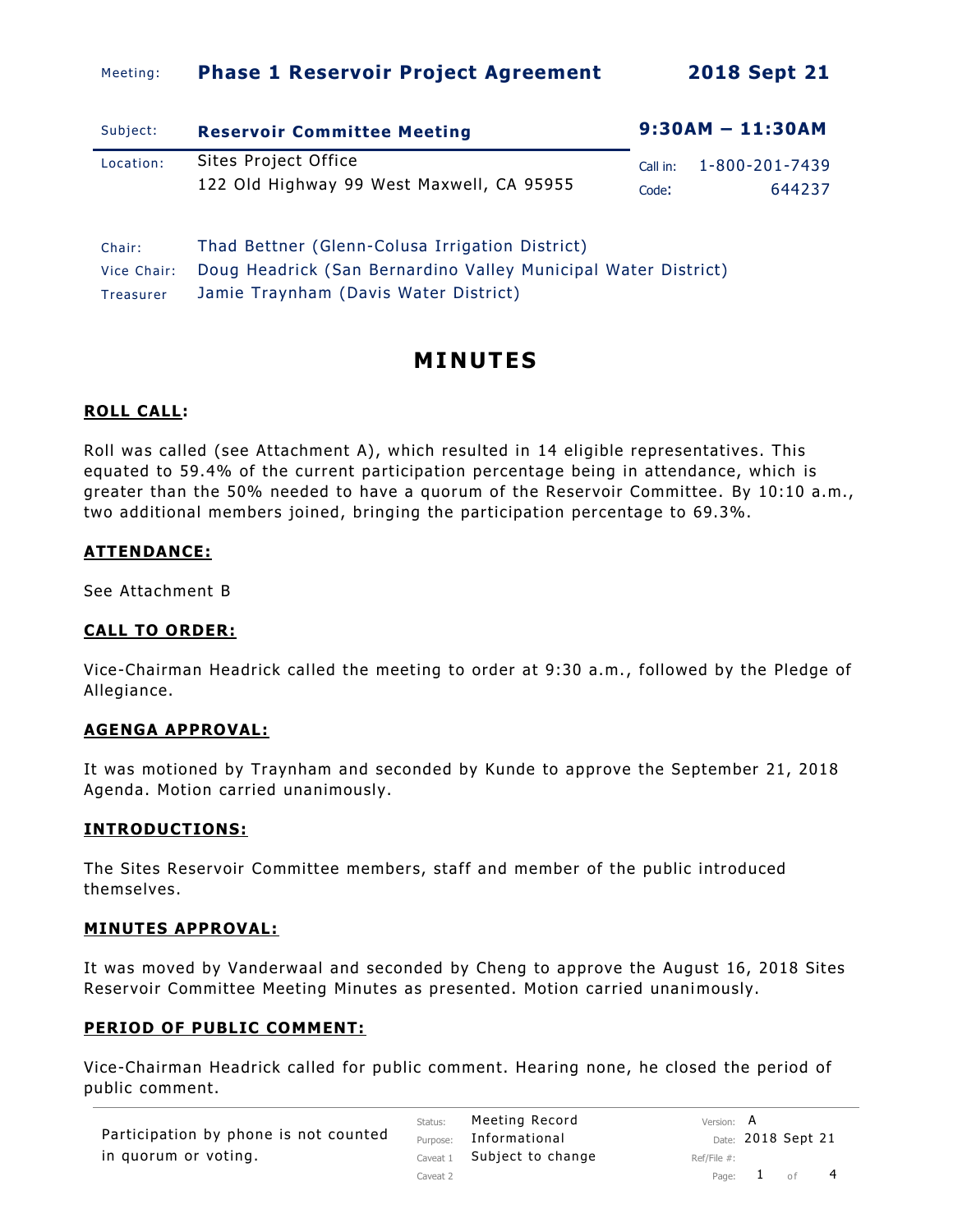#### **1. Chairpersons' Report: 1. Chairpersons' Report: 1. Bettner & Headrick**

1.1 Vice-Chairman Headrick announced that a Sites Authority and Reservoir Committee Workshop has been scheduled for 2:30 p.m., November 27, 2018 at ACWA, in San Diego, CA. He also reminded those present that staff and board members are available to meet with individual agencies regarding the participation agreements.

#### **2. Manager's Report:** 30 min Watson

2.1 Discussion and possible direction to staff regarding the General Manager's monthly status report (**Attachment 2-1A**)

General Manager Watson provided an overview of the activities conducted during the month of August 2018 as follows:

The Authority formally extended the end of Phase 1 to February 28, 2019. He discussed both the Phase 2 Reservoir Project Agreement with one-on-one meetings being held with member agencies and approval of the Phase 1 Credit Reimbursement Policy.

Activities included continuing to refine the selection process and prepare the RFQ to enable consultants to submit their qualifications in nine different service areas and staffs' activities to finalize the Bank Credit Facility Request for Proposals, and conducting site tours for DOI/USBR staff, California Congressional delegation staff and the USDA Rural Development Administrator and staff.

2.2 Discussion and possible direction to staff regarding Proposition 1 WSIP application activities .

General Manager Watson provided an overview of the Prop 1 WSIP application activities as related to applicants unable to meet criteria for funds and what happens to the funds originally awarded to applicants/projects, early funding agreement and continued work on Work Plan.if No action was taken.

2.3 Discussion and possible direction to staff on ongoing U.S. Bureau of Reclamation activities and WIIN Act Funding. (**Attachment 2-3A**)

General Manager Watson provided an overview of ongoing Reclamation activities and efforts to secure WIIN Act Funding. Brief discussion followed regarding the rebalancing process, cost estimates, and hydropower potential. No action was taken.

2.4 Discussion and possible direction to staff regarding status of the USDA Rural Development Community Facilities Loan application.

Mr. Spesert provided an update on the status of the USDA Rural Development Community Facilities Loan application and noted they should be receiving a conditional loan obligation next week or early October. Brief discussion followed with no action taken.

2.5 Report on the Sites Project Authority Board of Directors meeting held on September 17, 2018. (**Attachment 2-5A**)

General Manager Watson updated the Committee Members regarding actions approved and discussions held at the September 17, 2018 Sites Project Authority meeting as follows: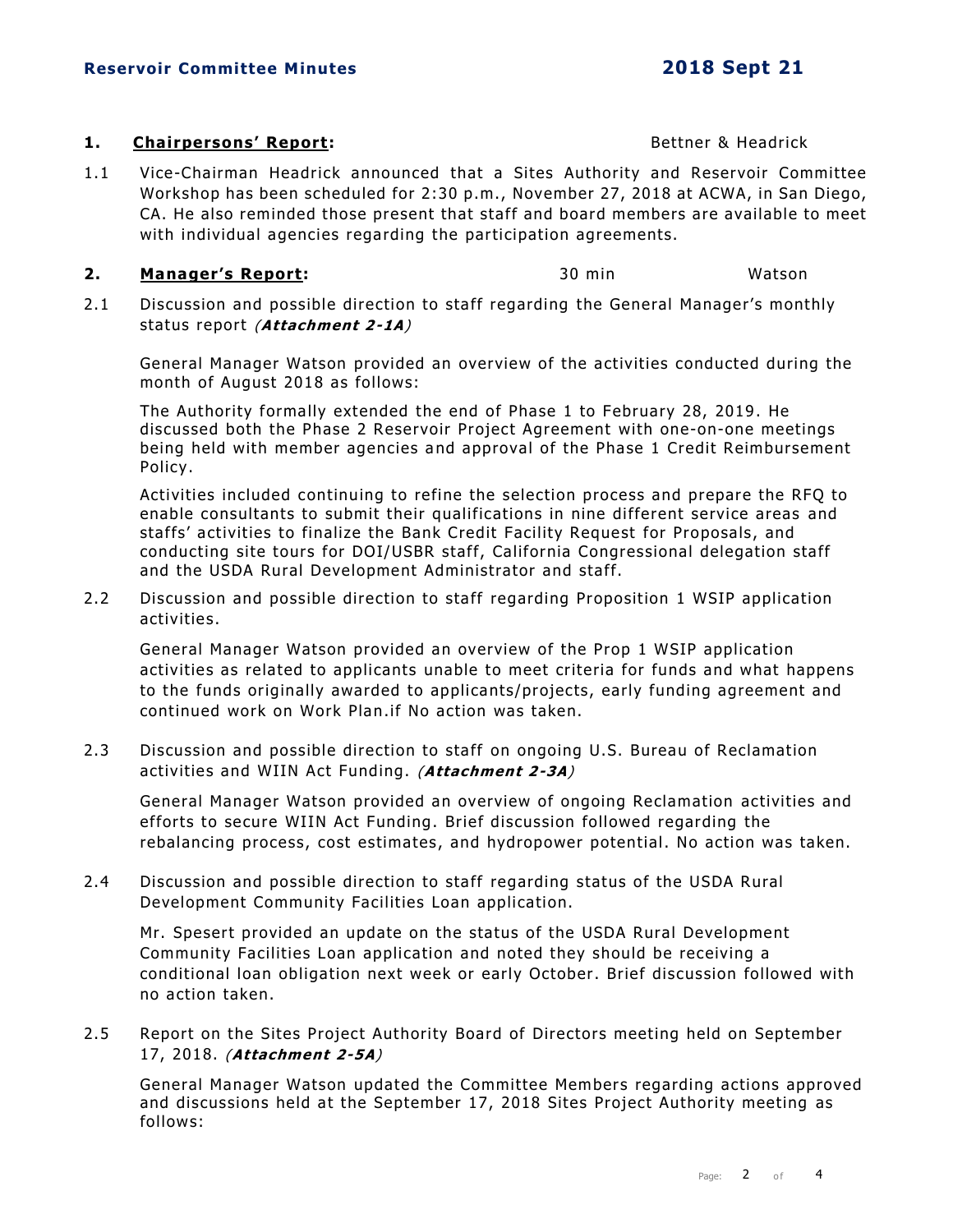#### **Reservoir Committee Minutes 2018 Sept 21**

- Accepted the Treasurer's Report
- Approved Payment of Claims
- Accepted/approved the request of the Orland Artois Water District to withdraw from the Sites Project Authority Board of Directors
- Approved revised Sites Project Authority Bylaws
- Presentation by representatives of FWA regarding the history of the region
- Update on the September 5, 2018 Landowner public meeting
- 2.6 Discussion and possible direction to staff regarding the California Water Service's request to withdraw from the Sites Project Reservoir Committee. (**Attachment 2-6A**)

General Manager Watson updated the Committee Members regarding the California Water Service's intent to withdraw from the Sites Project Reservoir Committee and their request for reimbursement of past payments. Discussion followed with no action taken.

2.7 Discussion and possible direction to staff regarding the Orland Artois Water Districts' request to withdraw from the Sites Project Authority Board of Directors and from the Sites Project Reservoir Committee . (**Attachment 2-7A**)

General Manager Watson updated the Committee Members regarding the request by Orland Artois Water District to withdraw from the Sites Project Authority Board of Directors, effective November 20, 2018. Brief discussion followed with no action taken.

#### **3. Ad Hoc Finance & Economics Work Group:** Traynham

3.1 Review the Treasurer's Report and consider approving the Reservoir Committee's portion of the Payment of Claims . (**Attachments 3-1 A, B, and C**)

Director Traynham provided an overview and review of the Treasurer's Report and Payment of Claims.

**Action:** It was moved by Vanderwaal and seconded by Ruiz to accept the Treasurer's Report as presented. Motion was approved unanimously.

Action: It was moved by Kunde and seconded by Vanderwaal to approve the Payment of Claims as presented. Motion was approved unanimously.

3.2 Discussion and possible direction to staff on activities regarding the Phase 2 Project Agreement.

General Manager Watson provided an overview of activities regarding the Phase 2 Project Agreement and stated the goal is to have the final official document completed by November 1, 2018 which would allow the various agencies to take the document to their boards for consideration. Discussion followed with no action taken.

3.3 Discussion and possible direction to staff on activities regarding the Phase 2 interim Financing Plan.

General Manager Watson provided an update on the activities regarding the Phase 2 Interim Financing Plan. Discussion followed regarding new participation, levels of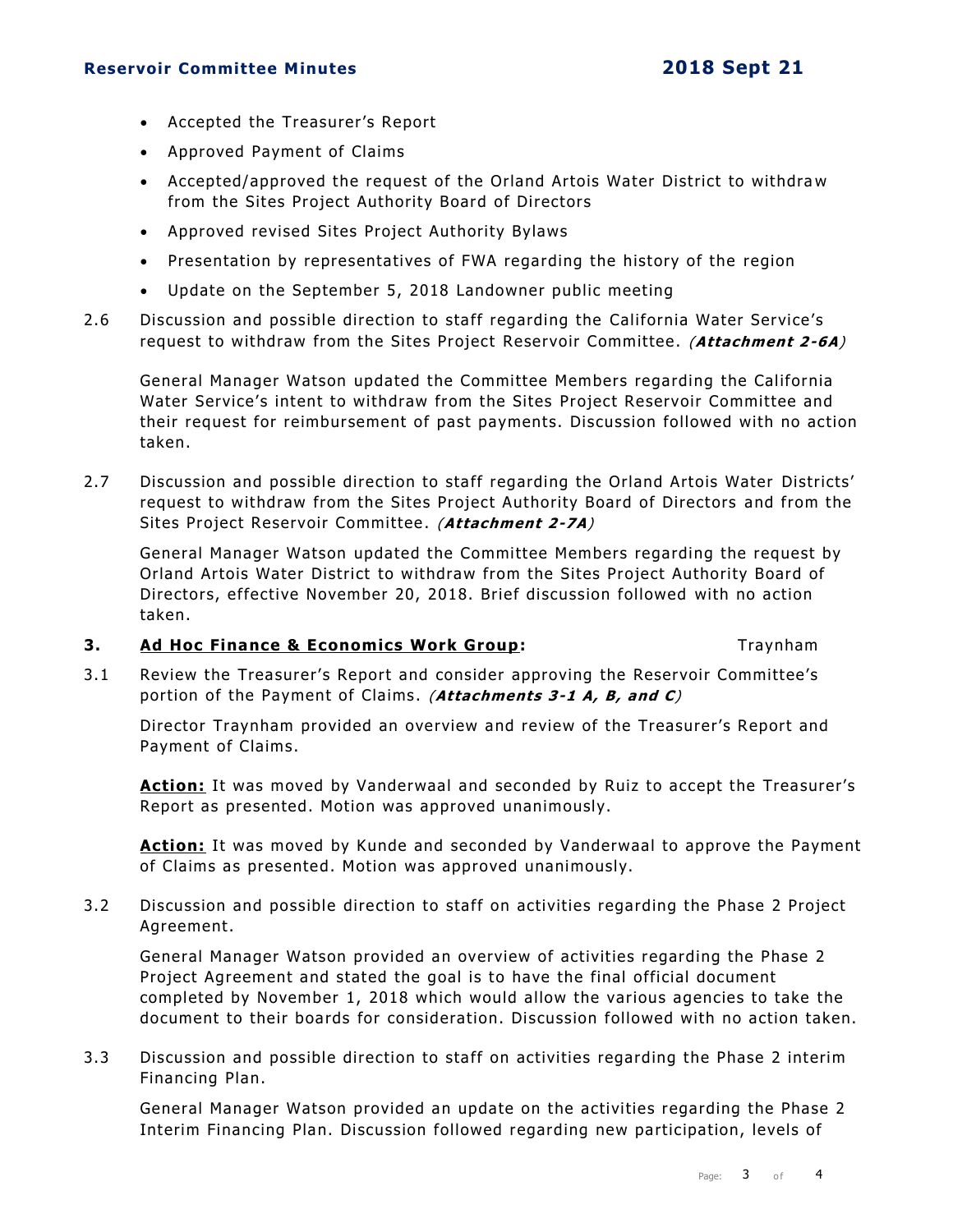participation, study costs, size of project, Phase 2 adopted budget, RFP process and schedules for Lenders and the Rebalancing process. No action was taken.

#### **4. Ad Hoc Document Review Work Group:** The Manual Mettner Rettner

No Report.

#### **5.** Ad Hoc Reservoir Operations Work Group: Kunde & Ruiz

5.1 Report the Ad Hoc Reservoir Operations Work Group's ongoing activities.

Messrs. Kunde and Ruiz provided an update on the Ad Hoc Reservoir Operations Work Group's ongoing activities. Discussion followed regarding the Operations Model and work to date, with no action taken.

#### **6.** Ad Hoc Water Facilities Work Group: The Contract Arital Arital

6.1 Report on the Project Development Support Services RFQ.

Mr. Trapasso provided an overview of the Project Development Support Services RFQ and spoke to the procurement schedule and selection process. He also stated there are still vacancies on the interview panels that need to be filled. Discussion followed with no action taken.

#### **7. Ad Hoc Siting Work Group:** And **Azevedo** and Azevedo

No Report.

#### **8. Recap & Adjourn Bettner/Headrick Bettner/Headrick**

8.1 Agenda topics for next meeting?

Chairman Headrick stated neither he nor Chairman Bettner will be present at the October 18, 2018 Reservoir Committee Meeting, but, Director Traynham graciously agreed to conduct the meeting.

General Manager Watson stated Agenda topics for the next meeting would include the Financial Plan, RFQs for Consultants, and RFPs for Lender.

8.2 Upcoming Reservoir Committee meetings:

Sites Reservoir Committee Meeting

**October 18, 2018 1:00 PM -4:30 PM** Tsakopoulos Library Galleria (East Meeting Room) 828 I Street, Sacramento, CA 95814

Meeting adjourned at 11:20 a.m.

Vice Chairperson **General Manager** General Manager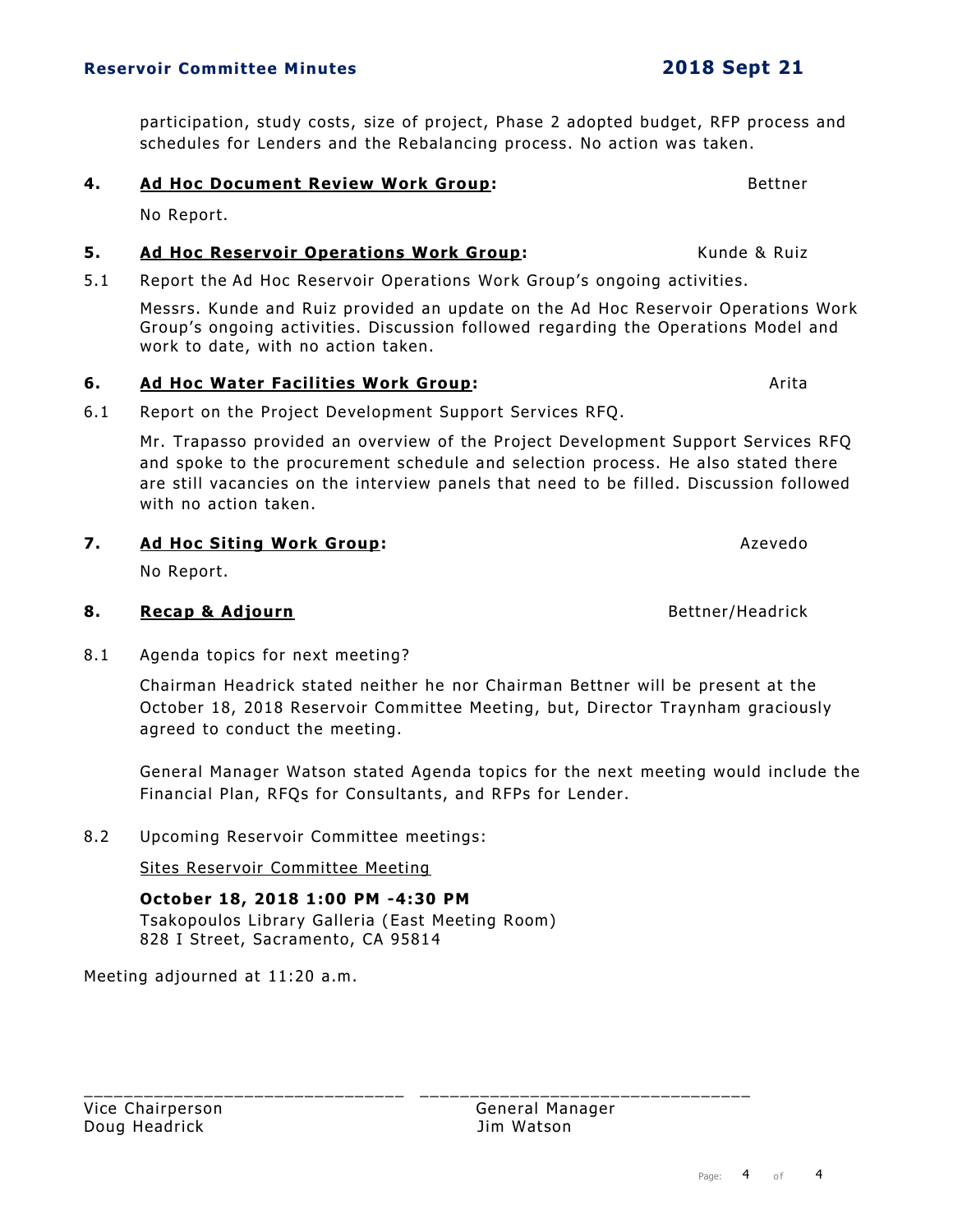Subject: **Reservoir Committee Meeting 9:30 - 12:00 PM**

# **Attachment A to Meeting Minutes**

## **Current Voting Committee Participants (24):**

| $\checkmark$ | Pct  | Participant                                   | $\checkmark$ | Pct  | Participant                                     |     |
|--------------|------|-----------------------------------------------|--------------|------|-------------------------------------------------|-----|
| ☑            | 2.58 | (1)<br>American Canyon, City                  |              | 6.27 | Metropolitan WD                                 |     |
| P            | 2.36 | Antelope Valley-East Kern WA                  | ☑            | 5.34 | Orland-Artois WD                                |     |
|              | 2.17 | Carter MWC                                    | ☑            | 3.76 | Pacific Resources MWC                           |     |
| ☑            | 5.80 | Coachella Valley WD                           | ☑            | 5.34 | <b>Reclamation District 108</b>                 |     |
| ☑            | 3.71 | Colusa County                                 | ☑            | 6.29 | San Bernardino Valley MWD                       |     |
|              | 7.32 | Colusa Co. WD                                 | ☑            | 4.05 | San Gorgonio Pass WA                            | (2) |
|              | 2.13 | Cortina WD                                    | ☑            | 5.45 | Santa Clara Valley WD                           |     |
| ☑            | 2.41 | Davis WD                                      | ☑            | 2.78 | Santa Clarita Valley WA                         | (3) |
| ☑            | 0.00 | Department of Water<br>Resources (non-voting) | $\Box$       | 2.65 | <b>Western Canal WD</b>                         |     |
| ☑            | 2.99 | Desert WA                                     | ☑            | 6.16 | Westside WD                                     |     |
| ☑            | 2.90 | Dunnigan WD                                   | ☑            | 4.89 | Wheeler Ridge-Maricopa WSD                      |     |
|              | 2.42 | Garden Highway MWC                            | ☑            | 0.00 | <b>US Bureau of Reclamation</b><br>(non-voting) |     |
|              | 5.34 | Glenn-Colusa ID                               | ☑            | 4.89 | Zone 7 WA                                       |     |

**14. Voting members present at Meeting start** (See Note 1)

**59.4 % Participation percentage in attendance**

#### **16. Voting members present by (10:10 am)**

### **69.3 % Percentage in Attendance**

Representation has been delegated as follows:

- (1) To Jamie Traynham (American Canyon)
- (2) To Doug Headrick (San Gorgonio Pass WA)
- (3) To Rob Kunde (Santa Clarita Valley WA)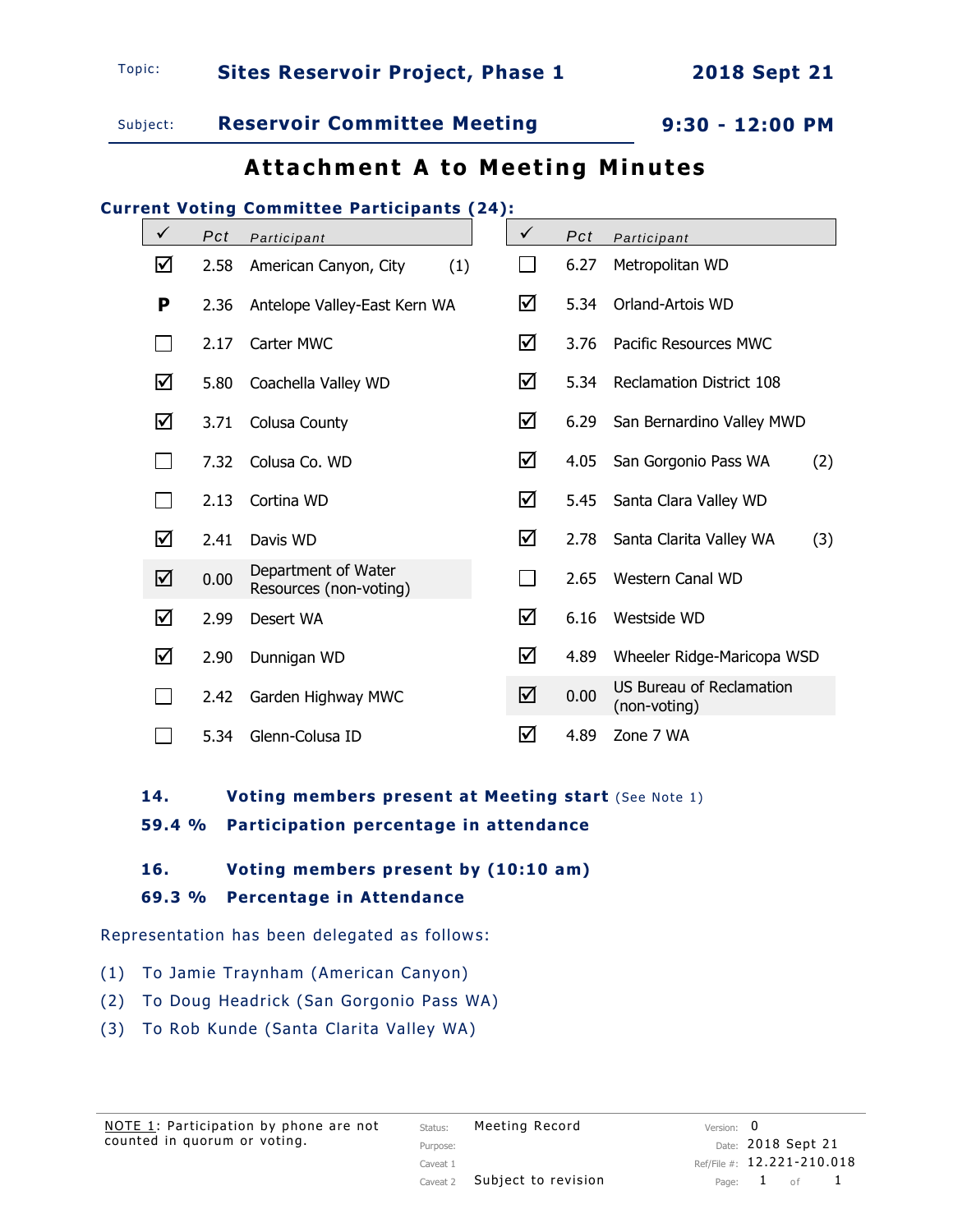

# Subject: **Reservoir Committee Workshop 9:30AM-12:00PM**

# **Attachment B to Meeting Minutes - Attendance**

## **Current Voting Reservoir Committee Participants (24):**

| Participant                                                           | $\checkmark$<br>Representative | ✓<br>Alternate         | Others                              |
|-----------------------------------------------------------------------|--------------------------------|------------------------|-------------------------------------|
| American Canyon, City                                                 | Steve Hartwig                  | Jason Holley           |                                     |
| <b>AVEK WA</b>                                                        | Dwayne Chisam                  | Dan Flory              |                                     |
| Carter MWC                                                            | <b>Ben Carter</b>              | Ann Carter             |                                     |
| Coachella Valley WD                                                   | ☑<br>Robert Cheng              | Dan Charlton           |                                     |
| Colusa County.                                                        | ☑<br>Azevedo, Mike             | Gary Evans             |                                     |
| Colusa Co. WD                                                         | Shelley Murphy                 | Joe Marsh              |                                     |
| Cortina WD                                                            | Jim Peterson                   | <b>Chuck Grimmer</b>   |                                     |
| Davis WD                                                              | ☑<br>Jamie Traynham            | Tom Charter            |                                     |
| Desert WA                                                             | ☑<br>Mark Krause               | ☑<br>Steve Johnson     |                                     |
| Dunnigan WD                                                           | Donita Hendrix                 | <b>Bill Vanderwaal</b> |                                     |
| Garden Highway MWC                                                    | Nicole Van Vleck               | Jon Munger             |                                     |
| Glenn-Colusa ID                                                       | Thad Bettner                   | Don Bransford          |                                     |
| Metropolitan WD                                                       | <b>Randall Neudeck</b>         | Steve Arakawa          | Arlene Arita                        |
| Orland-Artois WD                                                      | John Erickson                  | ☑<br>Emil Cavagnolo    |                                     |
| Pacific Resources MWC                                                 | Preston Brittian               | $\Box$                 |                                     |
| <b>RD 108</b>                                                         | ☑<br><b>Bill Vanderwaal</b>    |                        |                                     |
| San Bernardino V MWD                                                  | ☑<br>Doug Headrick             | <b>Bob Tincher</b>     |                                     |
| San Gorgonio Pass WA                                                  | Jeff Davis                     |                        |                                     |
| Santa Clara Valley WD                                                 | ☑<br>Cindy Kao                 | <b>Brad Arnold</b>     | Eric Leitterman                     |
| Santa Clarita Valley<br>Water Agency (Formerly<br>Castaic Lake WA)    | <b>Dirk Marks</b>              | <b>Rick Viergutz</b>   |                                     |
| NOTE 1: Participation by phone is not<br>counted in quorum or voting. | Status:<br>Purpose:            | Meeting Record         | 0<br>Version:<br>Date: 2018 Sept 21 |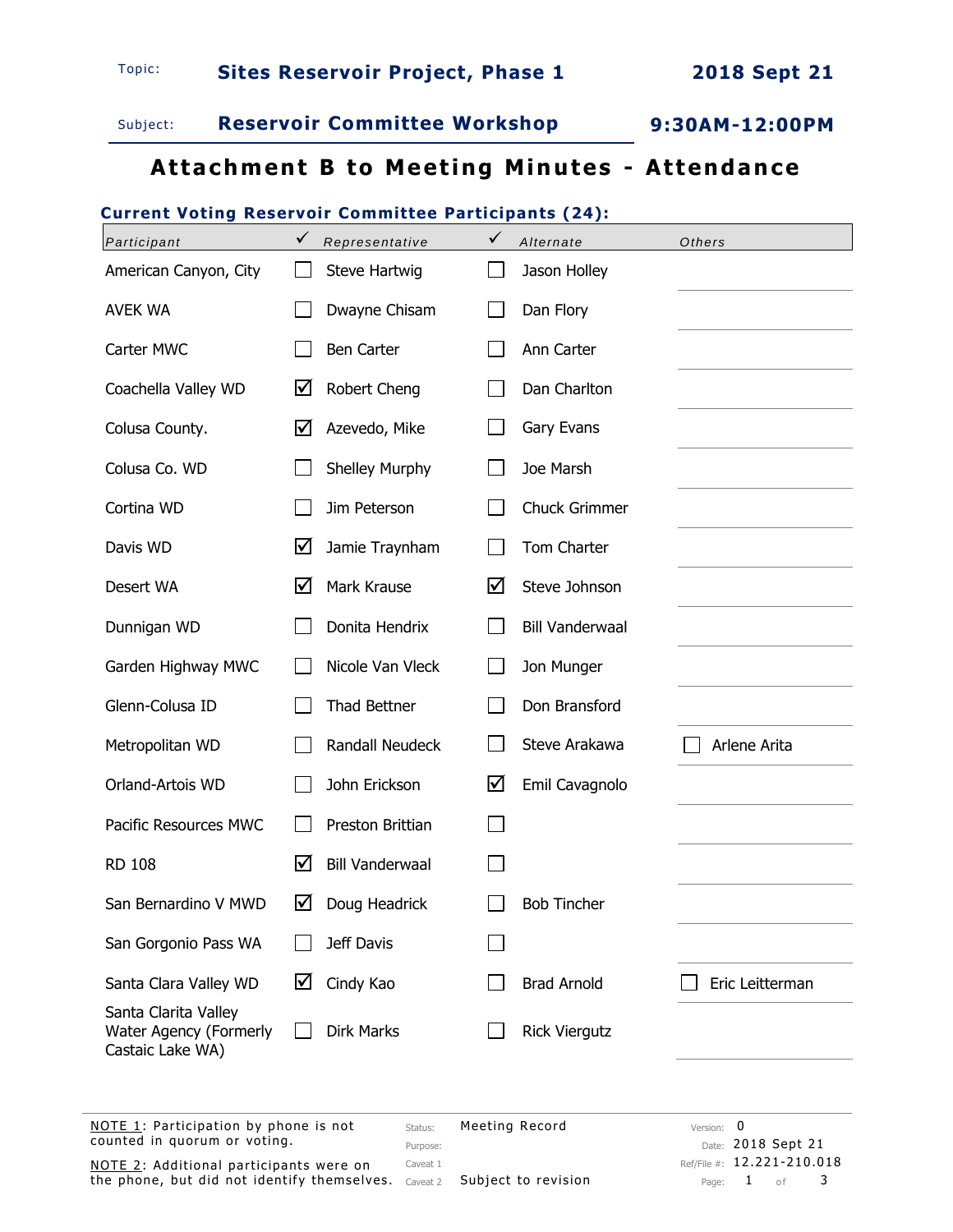**2018 Sep 21**

| Participant            |     | Representative     | Alternate                       | Others |
|------------------------|-----|--------------------|---------------------------------|--------|
| Western Canal WD       |     | <b>Ted Trimble</b> | Greg Johnson                    |        |
| Westside WD            |     | Allan Myers        | Dan Ruiz<br><b>Blake Vann</b>   |        |
| Wheeler Ridge-Maricopa | M   | Rob Kunde          |                                 |        |
| Zone 7 WA              | IV١ | Amparo Flores      | Carol Mahoney<br>Jarnail Chahal |        |

### **Non-Voting Committee Participants (2):**

| Participant             | Representative/Other           | Alternate/Other                  |                  |
|-------------------------|--------------------------------|----------------------------------|------------------|
| Dept of Water Resources | Rob Cooke                      | David Sandino                    | Alex Vdovichenko |
|                         | Ajay Goyal                     | Jim Wieking                      | Dave Arrate      |
| Bureau of Reclamation   | <b>Richard Welsh</b>           | Don Bader                        |                  |
|                         | David Van Rijn<br>Shana Kaplan | Mike Dietl<br><b>Mike Mosley</b> | John Menniti     |

# **Pending Reservoir Committee Participants (1):**

| Participant | Representative | Alternate      |
|-------------|----------------|----------------|
| LaGrande WD | Matt LaGrande  | Dennis Zachary |

### **Authority, Non-Signatory (7):**

| Participant                      | $\checkmark$ | Representative     | $\checkmark$ | Alternate                    |
|----------------------------------|--------------|--------------------|--------------|------------------------------|
| <b>Glenn County</b>              |              | John Viegas        |              |                              |
| Maxwell ID                       |              | Mary Wells         |              |                              |
| <b>PCWA</b>                      |              | Ed Horton          | M            | Ben Barker<br>Darin Reintjes |
| Roseville                        |              | Sean Bigley        |              |                              |
| Sacramento, City of              |              | Jim Peifer         |              | Dan Sherry                   |
| Sacramento County WA             |              | Kerry Schmitz      |              | Michael Peterson             |
| Tehama-Colusa Canal<br>Authority |              | <b>Jeff Sutton</b> |              |                              |